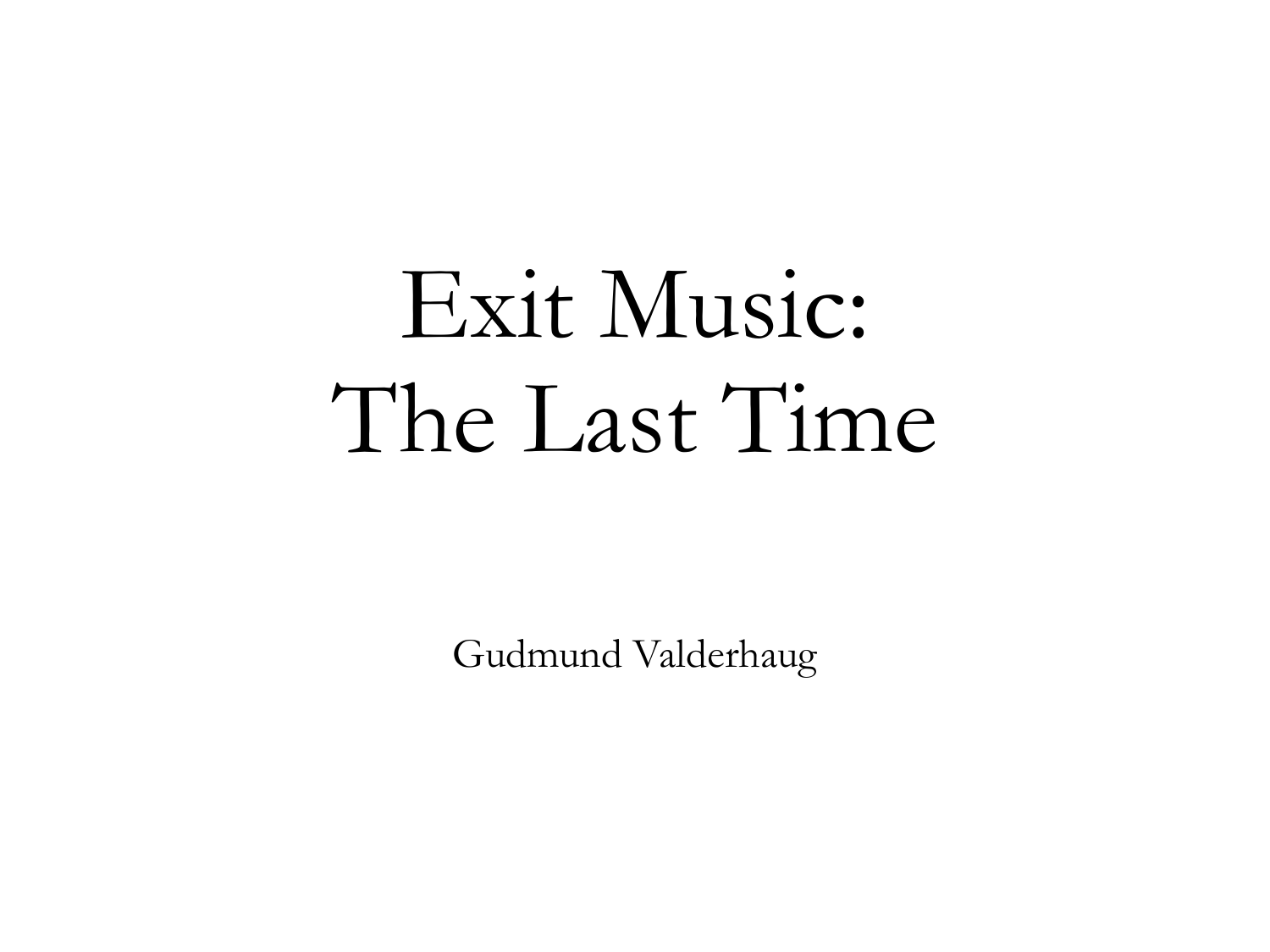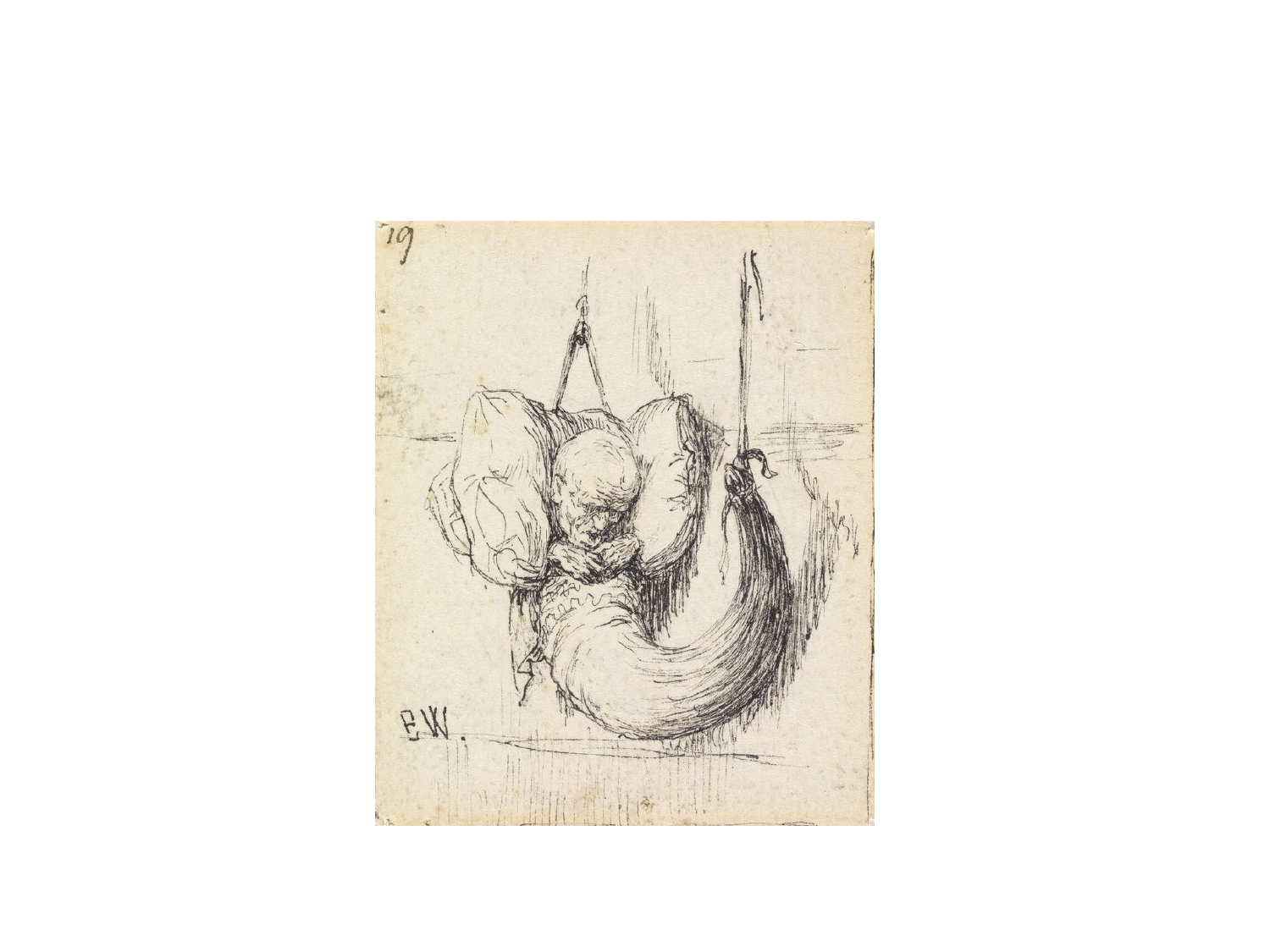...the social and political power of the archive, which consists in selecting the traces in memory, in marginalising, censoring, destroying, such and such traces through precisely a selection…

(Jacques Derrida)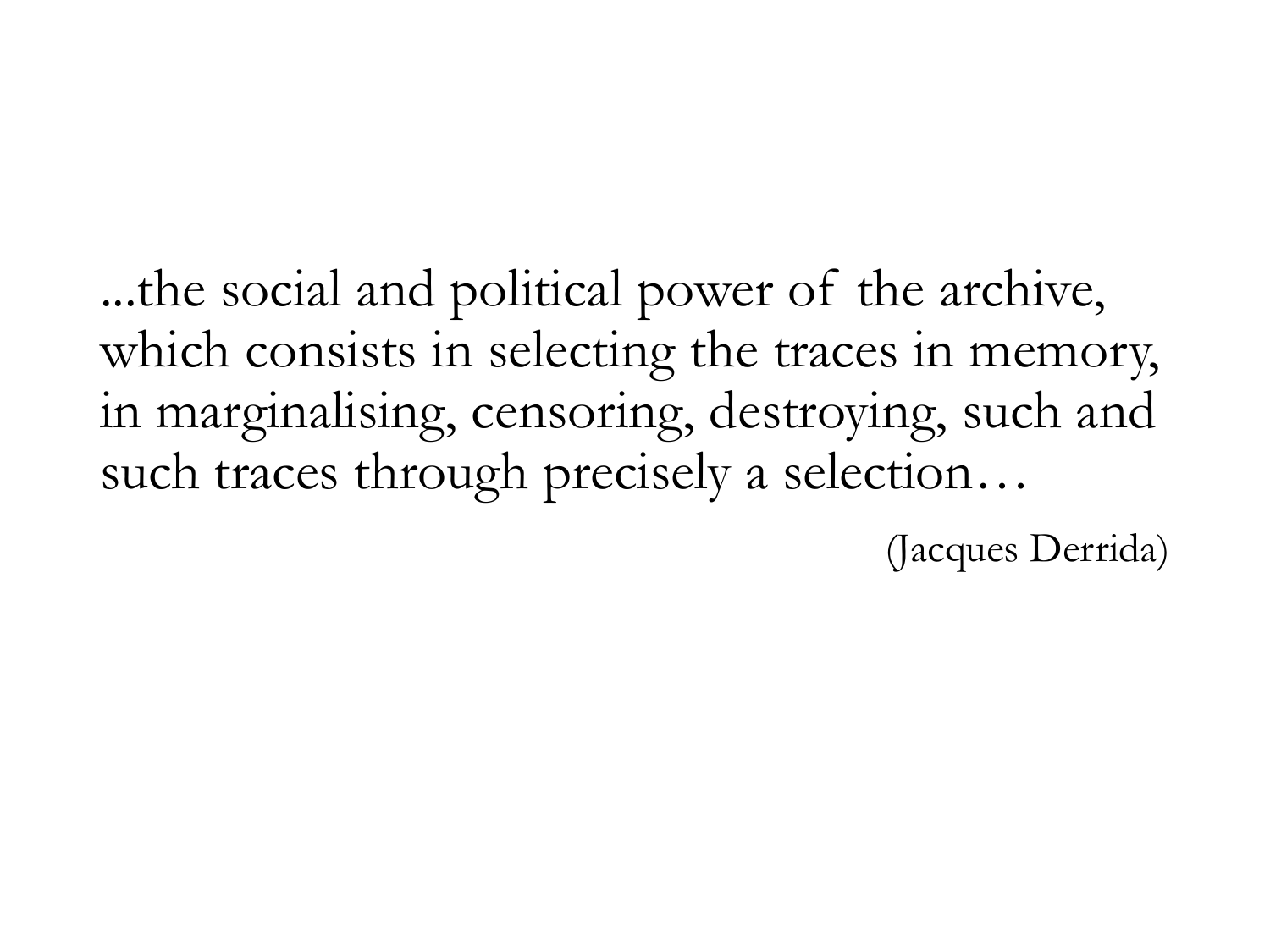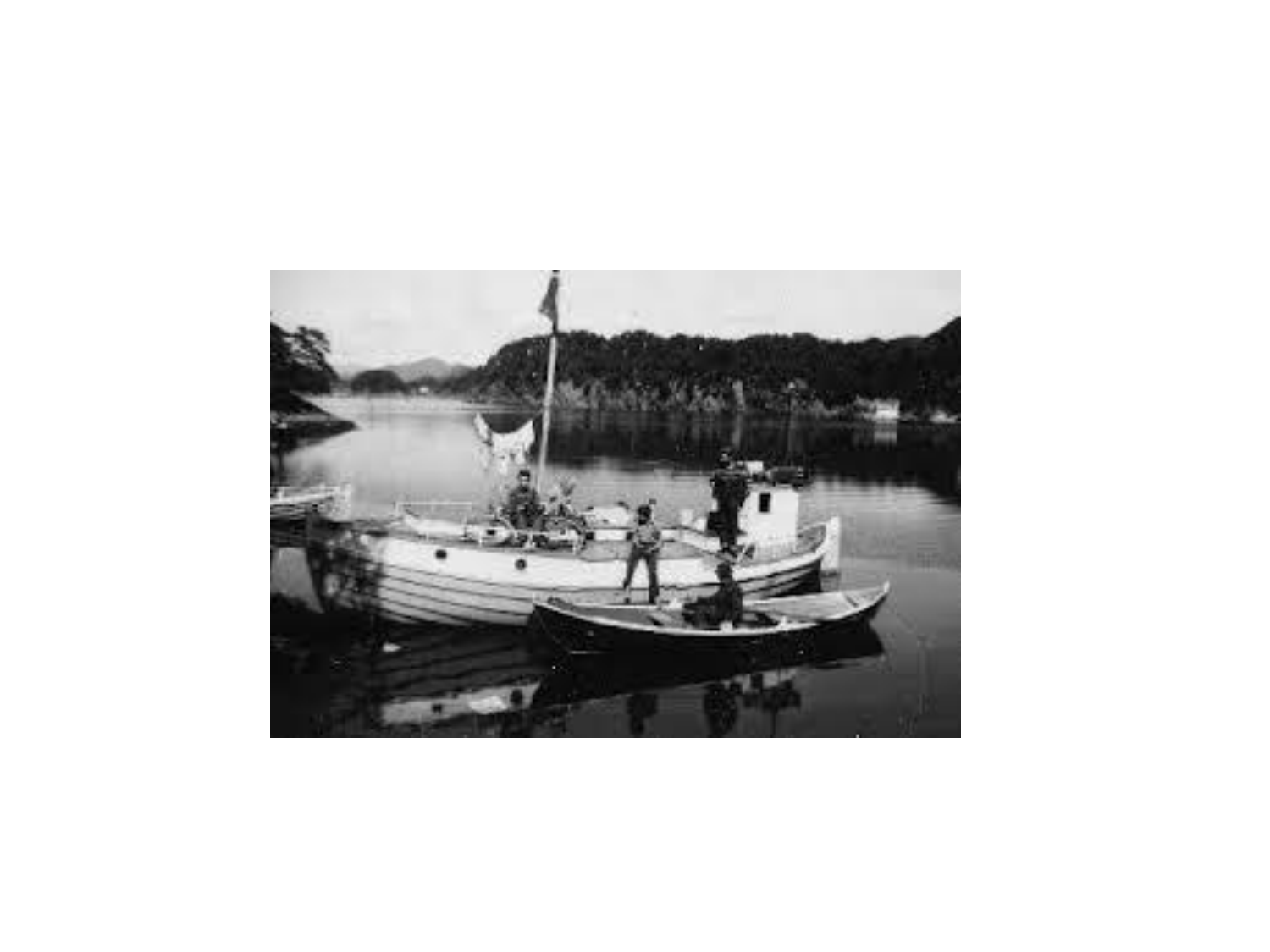The archive is the domain of ghosts. For we who are living, the ghosts of those not yet born and those already dead call us. They haunt us.

(Verne Harris)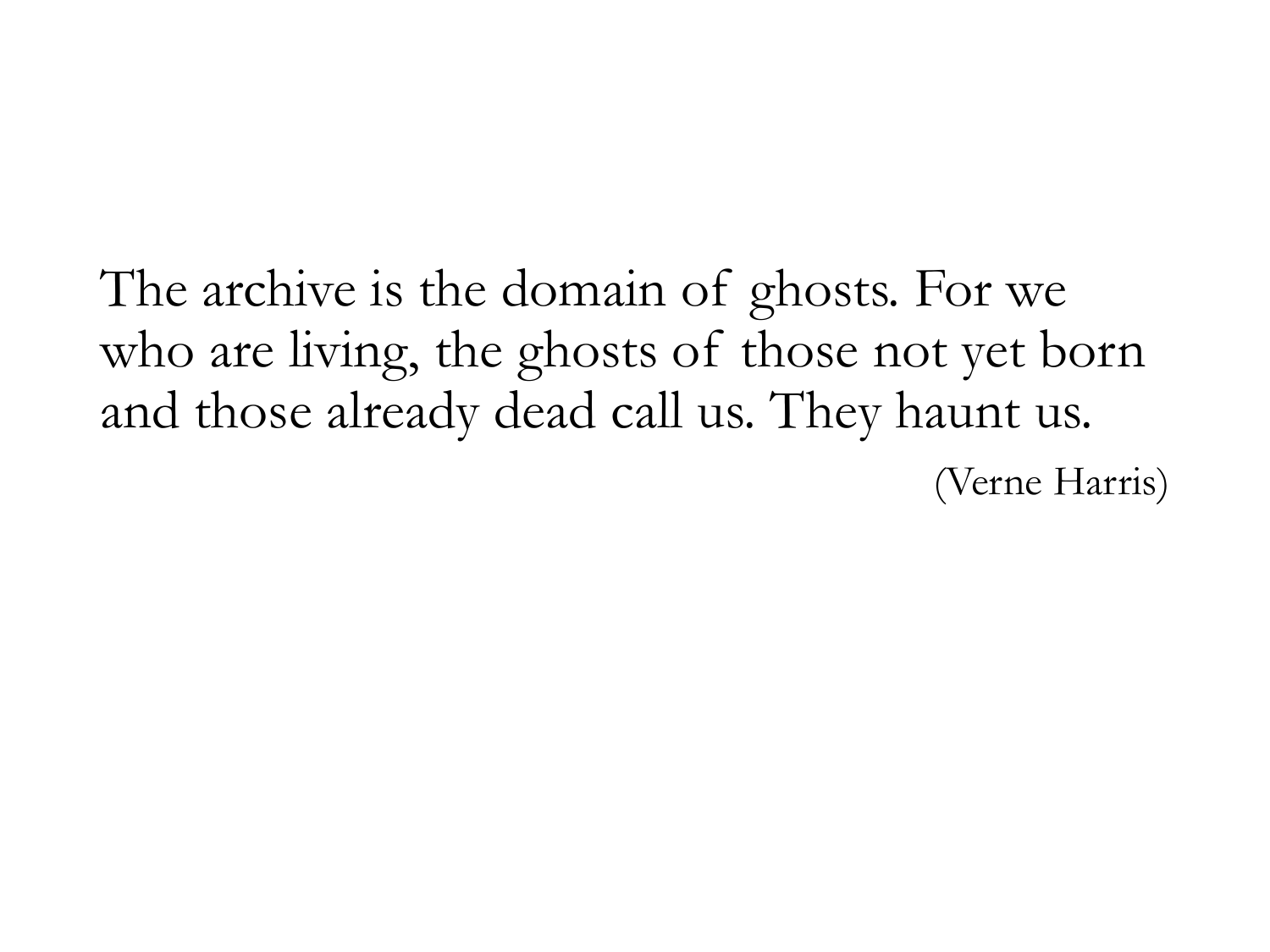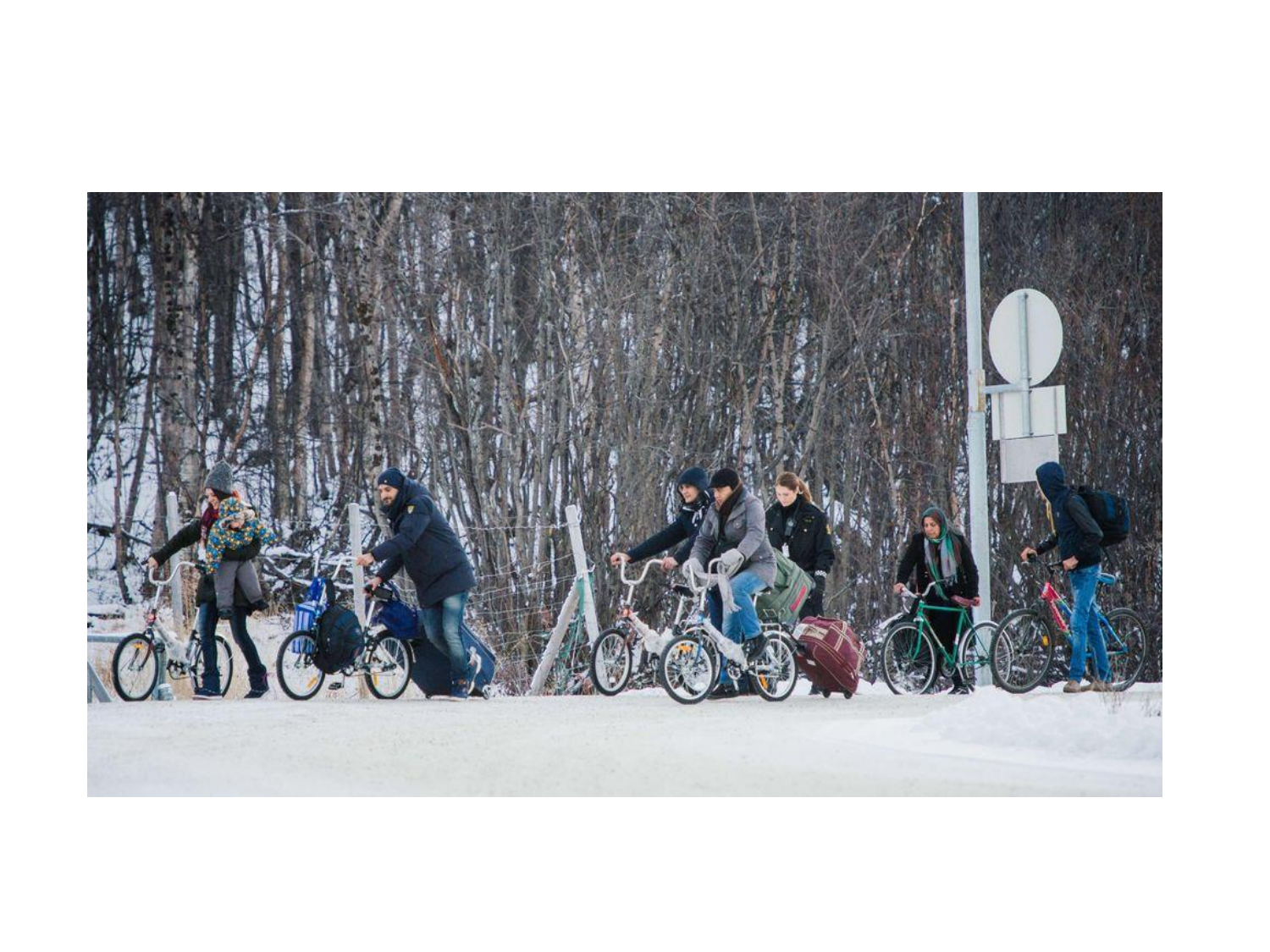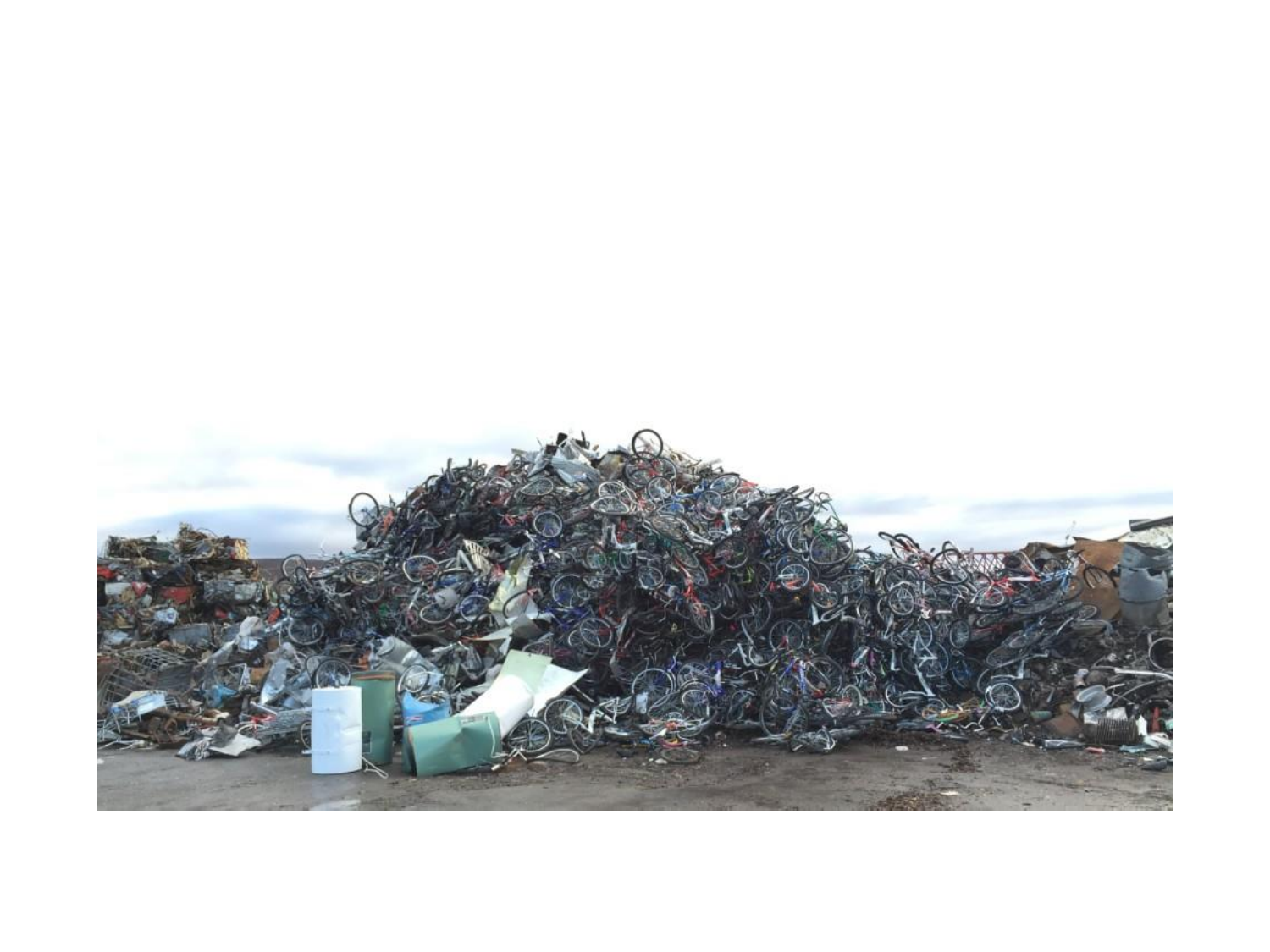… archival institutions are nothing if they do not primarily embody a community's temporal inclusiveness. Archives serve as agents of openness to the dead and unborn generations, the past and the future, always struggling to achieve symmetry of concern for past and future individuals.

(Brien Brothman)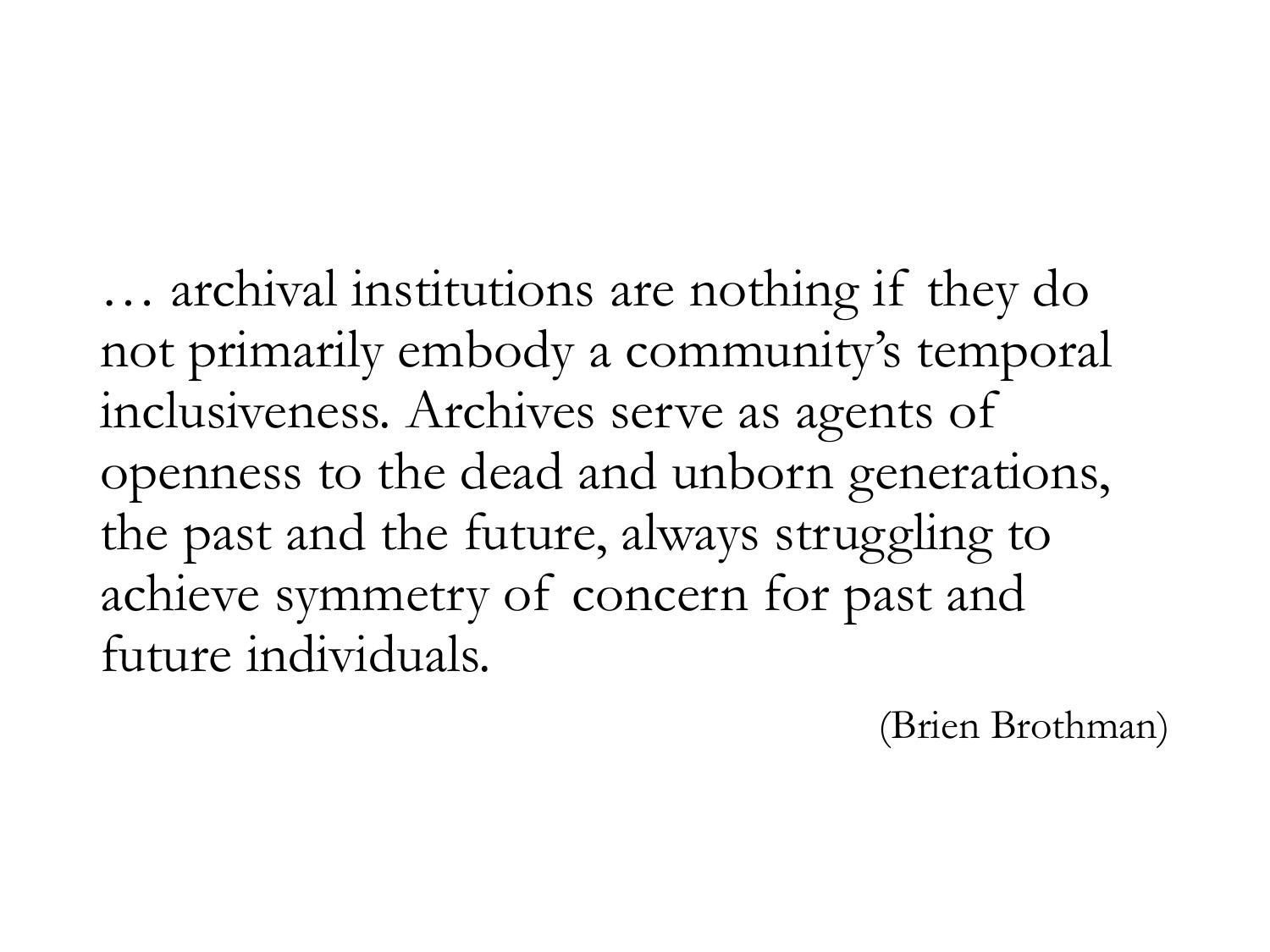Contemporary society — sometimes even including its archives — has been prone to marginalize the archival relation, the gift that archives can offer.

' (Brien Brothman)